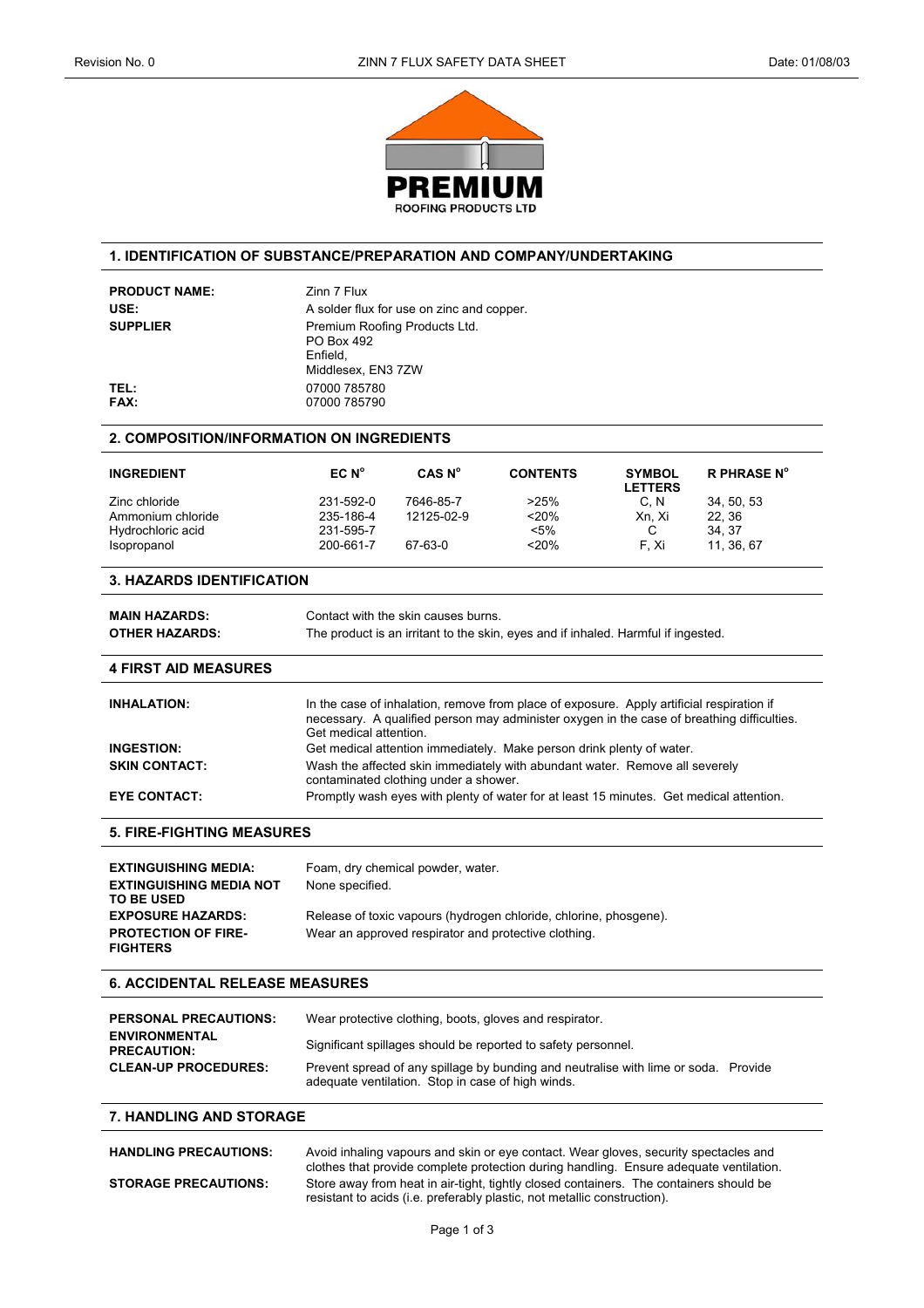#### **8. EXPOSURE CONTROLS/PERSONAL PROTECTION**

| <b>EXPOSURE LIMIT VALUES:</b>  | <b>INGREDIENT</b><br>Zinc chloride fume<br>Hydrogen chloride<br>Ammonium chloride fume                                                                                                                                                 | CAS N <sup>o</sup><br>7646-85-7<br>7647-01-0<br>12125-02-9 | LTEL (8 hrs TWA)<br>1 mg.m <sup>-3</sup><br>2 mg.m <sup>-3</sup><br>10 mg.m <sup>-3</sup> | STEL (15 min)<br>2 mg.m <sup>-3</sup><br>$8 \text{ mg.m}^{-3}$<br>$20 \text{ mg} \cdot \text{m}^{-3}$ |  |
|--------------------------------|----------------------------------------------------------------------------------------------------------------------------------------------------------------------------------------------------------------------------------------|------------------------------------------------------------|-------------------------------------------------------------------------------------------|-------------------------------------------------------------------------------------------------------|--|
| <b>VENTILATION:</b>            | Provide adequate ventilation such that the vapour concentration is maintained below the<br>permitted exposure limit value.                                                                                                             |                                                            |                                                                                           |                                                                                                       |  |
| <b>RESPIRATORY PROTECTION:</b> | Use an approved respirator when the exposure limit value is exceeded.                                                                                                                                                                  |                                                            |                                                                                           |                                                                                                       |  |
| <b>HAND PROTECTION:</b>        | Use rubber gloves or an antacid barrier cream.                                                                                                                                                                                         |                                                            |                                                                                           |                                                                                                       |  |
| <b>EYE PROTECTION:</b>         | Use security spectacles that provide complete eye protection, or face shield.                                                                                                                                                          |                                                            |                                                                                           |                                                                                                       |  |
| <b>SKIN PROTECTION:</b>        | Wear boots and suitable protective clothing or apron.                                                                                                                                                                                  |                                                            |                                                                                           |                                                                                                       |  |
| <b>PERSONAL HYGIENE</b>        | Avoid inhaling product vapours, its ingestion or contact with skin or eyes. Do not eat, drink<br>or smoke in the workplace. Wash hands well before a meal or before drinking or smoking.<br>Observe good standards of personal hygiene |                                                            |                                                                                           |                                                                                                       |  |

#### **9. PHYSICAL AND CHEMICAL PROPERTIES**

| <b>APPEARANCE:</b><br><b>MELTING</b><br><b>POINT/RANGE:</b>         | Corrosive liquid<br>Unknown                                           | ODOUR:<br><b>BOILING POINT/RANGE:</b>                                         | Alcohol<br><b>Unknown</b>                                               |
|---------------------------------------------------------------------|-----------------------------------------------------------------------|-------------------------------------------------------------------------------|-------------------------------------------------------------------------|
| <b>FLASH POINT:</b><br><b>INFLAMMABILITY:</b>                       | Not applicable<br>Not applicable                                      | <b>RELATIVE DENSITY:</b><br>AUTO-INFLAMMABILITY:                              | 1.3 at 15 $^{\circ}$ C<br>The product does not<br>spontaneously combust |
| <b>DANGER OF</b><br><b>EXPLOSION:</b><br><b>SOLUBILITY - water:</b> | No incendiary or explosive risk<br>under normal conditions<br>Soluble | <b>PROPERTIES SUPPORTING</b><br><b>COMBUSTION:</b><br><b>VAPOUR PRESSURE:</b> | Not applicable<br>Unknown                                               |

#### **10 STABILITY AND REACTIVITY**

| <b>STABILITY:</b>                                                                         | Stable under normal conditions.                                                                                      |
|-------------------------------------------------------------------------------------------|----------------------------------------------------------------------------------------------------------------------|
| <b>CONDITIONS TO AVOID:</b>                                                               | Heat. Contact with water.                                                                                            |
| <b>MATERIALS TO AVOID:</b><br><b>HAZARDOUS</b><br><b>DECOMPOSTION</b><br><b>PRODUCTS:</b> | Water.<br>At elevated temperatures: release of hydrogen chloride, chlorine, phosgene, glycol and<br>alcohol vapours. |

#### **11. TOXICOLOGICAL INFORMATION**

#### **ACUTE TOXICITY:**

# **12. ECOLOGICAL INFORMATION**

#### **MOBILITY:**

Known or predicted distribution witrhin the environment: not applicable Surface tension: not applicable Adsorption/desorption: not applicable **PERSISTENCE AND DEGRADABILITY**  Biodegradation: not applicable Aerobic and anaerobic degradation: not applicable Persistence: not applicable

#### **BIOACCUMULATIVE POTENTIAL:**

Unknown

#### **SHORT AND LONG TERM EFFECTS ON:**

Aquatic organisms algae:  $IC_{50}$  (72h): unknown

Page 2 of 3